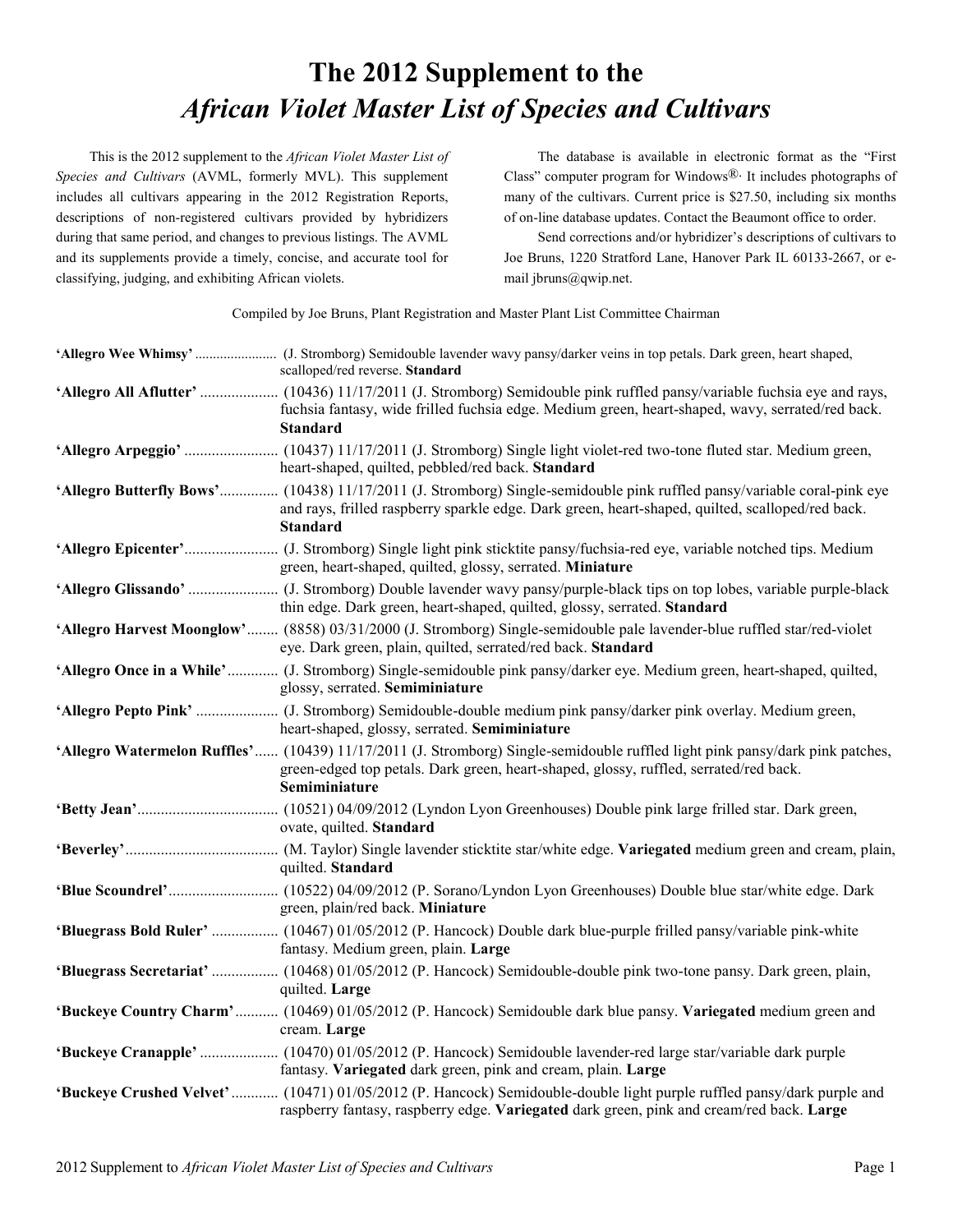| pink and cream, serrated. Large                                                                                                                                                                                    |
|--------------------------------------------------------------------------------------------------------------------------------------------------------------------------------------------------------------------|
| 'Buckeye Delightful'  (10473) 01/05/2012 (P. Hancock) Semidouble peach-pink large star. Variegated dark green, pink<br>and cream, plain. Large                                                                     |
| 'Buckeye Evermore Freckles'  (10474) 01/05/2012 (P. Hancock) Semidouble mauve-pink frilled pansy/purple and raspberry<br>fantasy. Variegated dark green, pink and cream. Large                                     |
| 'Buckeye Extravaganza' (10475) 01/05/2012 (P. Hancock) Semidouble light raspberry ruffled star/dark raspberry fantasy,<br>edge. Variegated dark green, pink and cream. Large                                       |
| 'Buckeye Eyestopper'  (10476) 01/05/2012 (P. Hancock) Semidouble dark lavender-pink ruffled pansy/purple and<br>raspberry fantasy, raspberry edge. Variegated dark green, pink and cream. Large                    |
| 'Buckeye Galactic Showers' (10477) 01/05/2012 (P. Hancock) Semidouble raspberry and lavender ruffled star/raspberry-<br>purple fantasy, edge. Variegated dark green, pink and cream. Large                         |
| 'Buckeye Lace Petticoats' (10478) 01/05/2012 (P. Hancock) Semidouble light pink frilled pansy/darker upper petals and<br>edge. Variegated dark green, pink and cream, plain, glossy/red back. Large                |
| fantasy, purple fantasy edge. Variegated dark green, pink and cream, ruffled. Large                                                                                                                                |
| 'Buckeye Magnetism'  (10480) 01/05/2012 (P. Hancock) Semidouble bright pink-red ruffled star. Variegated dark<br>green, pink and cream, pointed, ruffled. Large                                                    |
| edge. Variegated medium green, cream and pink. Large                                                                                                                                                               |
| 'Buckeye No Nonsense' (10482) 01/05/2012 (P. Hancock) Semidouble white star/lavender-tipped top petals. Variegated<br>medium green and cream. Standard                                                             |
| 'Buckeye Northern Lights' (10483) 01/05/2012 (P. Hancock) Semidouble light blue star/dark blue rays, variable green edge.<br>Variegated medium green and cream, serrated. Large                                    |
| and cream. Standard                                                                                                                                                                                                |
| green and cream, scalloped. Standard                                                                                                                                                                               |
| Variegated dark green, pink and cream. Standard                                                                                                                                                                    |
| 'Buckeye Tickled Pink' (10487) 01/05/2012 (P. Hancock) Semidouble-double bright pink pansy. Variegated dark green,<br>pink and cream, glossy. Large                                                                |
| 'Buckeye Too Much' (10488) 01/05/2012 (P. Hancock) Semidouble lavender-pink pansy/darker fantasy. Variegated<br>dark green, pink and cream, plain. Standard                                                        |
| 'Buckeye Too Tempting'  (10489) 01/05/2012 (P. Hancock) Semidouble lavender-pink ruffled pansy/purple fantasy, edge.<br>Variegated medium green, cream and pink, ruffled, serrated. Large                          |
| 'Buckeye Torrid Zone' (10490) 01/05/2012 (P. Hancock) Semidouble lavender-plum pansy/darker top petals, dark purple<br>fantasy. Variegated dark green, pink and cream. Standard                                    |
| 'Cajun's Beautiful Oblivion' (10572) 01/11/2013 (B. Thibodeaux) Single-semidouble purple frilled star/pink and white<br>fantasy. Variegated dark green, cream and pink, plain. Standard                            |
| <b>'Cajun's Blueberry Hill'</b> (10573) 01/11/2013 (B. Thibodeaux) Semidouble-double blue frilled star/pink and white fantasy.<br>Variegated medium green, cream and pink, plain, heart-shaped, serrated. Standard |
| 'Cajun's Cha-Ching!'  (B. Thibodeaux) Single-semidouble dark blue pansy/pink and white fantasy. Variegated dark<br>green, cream and pink, plain/red back. Standard                                                 |
| 'Cajun's Cherished Hope'  (B. Thibodeaux) Single-semidouble pink star/variable raspberry fantasy. Variegated dark green,<br>cream and pink, pointed/red back. Standard                                             |
| 'Cajun's Delicate Touch'  (B. Thibodeaux) Semidouble-double pink frilled star/thin raspberry sparkle edge. Variegated<br>medium green and white, heart-shaped. Standard                                            |
| 'Cajun's Dixie Pride'  (B. Thibodeaux) Double pink frilled star/variable thin raspberry edge. Variegated dark green,<br>cream and pink, plain, heart-shaped, serrated/red back. Standard                           |
| 'Cajun's Drama Queen'  (B. Thibodeaux) Semidouble dark blue frilled pansy/pink and white fantasy. Variegated medium<br>green, white and pink, plain, serrated. Standard                                            |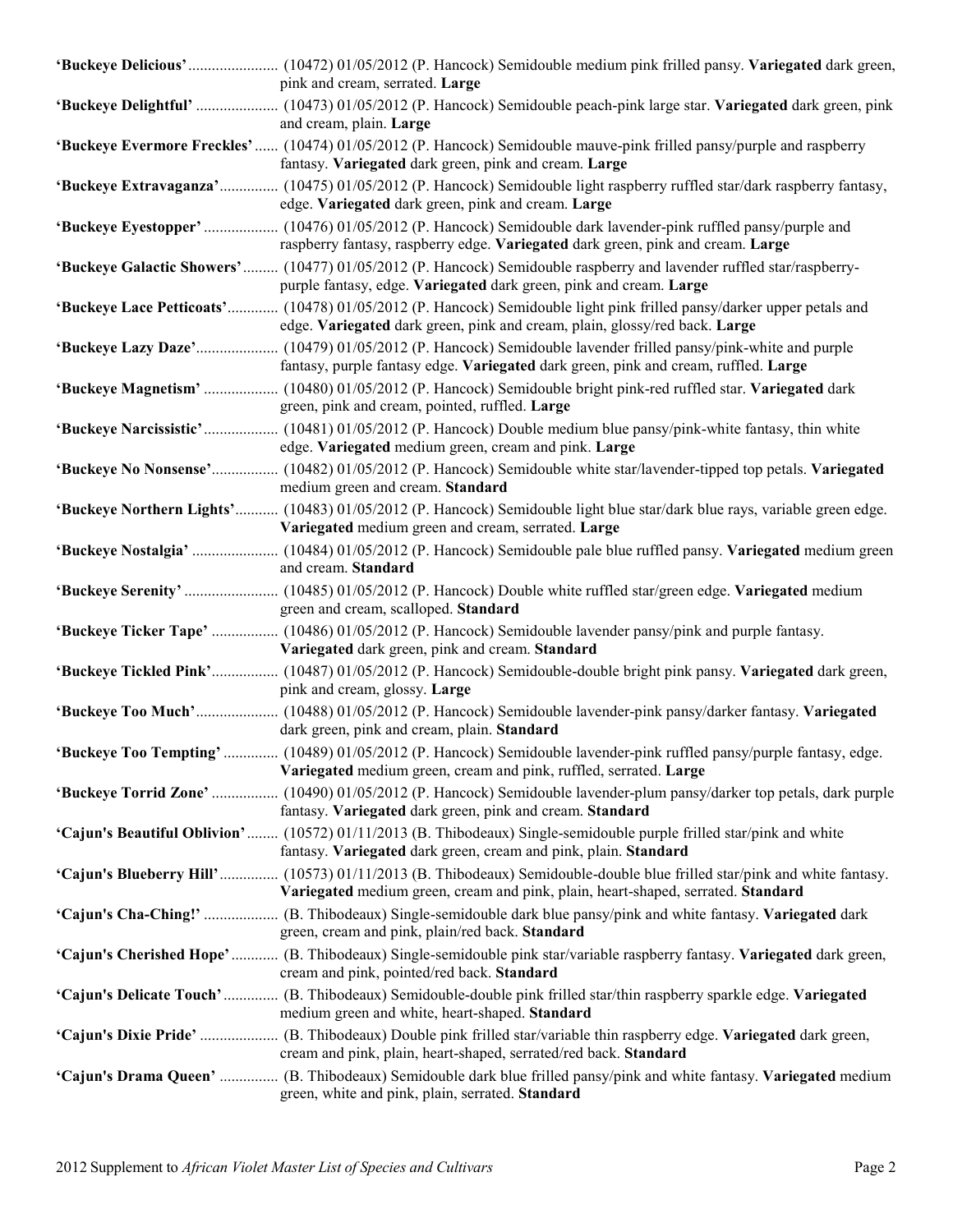| 'Cajun's Fascinating Fury'  (B. Thibodeaux) Semidouble-double blue frilled star/pink and white fantasy. Variegated medium<br>green, cream and pink, plain, heart-shaped, serrated/red back. Standard |
|------------------------------------------------------------------------------------------------------------------------------------------------------------------------------------------------------|
| 'Cajun's Freckleface Kid'  (B. Thibodeaux) Semidouble-double pink frilled pansy/variable raspberry speckled edge.<br>Variegated dark green, cream and pink, plain, heart-shaped. Standard            |
| 'Cajun's Frisky Whiskey' (B. Thibodeaux) Single dark blue sticktite pansy/pink and white fantasy. Variegated medium<br>green, cream and pink, heart-shaped, serrated/red back. Standard              |
| 'Cajun's Hot Expectations'  (B. Thibodeaux) Double hot pink star/variable raspberry speckled edge. Variegated dark green,<br>cream and pink, plain, heart-shaped, serrated/red back. Standard        |
| 'Cajun's Queen's Lace' (10491) 01/17/2012 (B. Thibodeaux) Semidouble white frilled pansy/lavender-purple mottling,<br>green-edged upper petals. Medium green, ovate, quilted, wavy. Standard         |
| 'Cajun's Queen's Sugar' (10492) 01/17/2012 (B. Thibodeaux) Single white ruffled sticktite star/variable pink markings.<br>Medium green, quilted, scalloped. Standard                                 |
| green edge. Dark green, heart-shaped, ruffled/red back. Standard                                                                                                                                     |
| frilled edge. Medium green, ovate, quilted, wavy. Standard                                                                                                                                           |
| 'Cajun's Royal Knockout' (10495) 01/17/2012 (B. Thibodeaux) Semidouble-double bright purple star/frilled green edge.<br>Medium green, ovate, quilted, ruffled. Standard                              |
| 'Cajun's Storm Watch' (B. Thibodeaux) Double dark blue frilled star/pink and white fantasy. Variegated dark green,<br>cream and pink, heart-shaped, quilted, serrated/red back. Standard             |
| 'Cajun's Sundowners'  (B. Thibodeaux) Semidouble bright pink wavy pansy. Variegated dark green, cream and pink,<br>plain. Standard                                                                   |
| pansy/fuchsia stripe. Medium green, heart-shaped. Semiminiature                                                                                                                                      |
| quilted. Standard                                                                                                                                                                                    |
| star/maroon fantasy, wide maroon edge. Variegated light green and beige, plain. Standard                                                                                                             |
| pansy/fuchsia blush. Medium green, plain, quilted. Semiminiature                                                                                                                                     |
| variegated light green and yellow, serrated. Semiminiature                                                                                                                                           |
| pansy/lavender patches on lower petals. Variegated medium green and white, quilted. Standard                                                                                                         |
| fantasy. Medium green, plain. Standard trailer                                                                                                                                                       |
|                                                                                                                                                                                                      |
|                                                                                                                                                                                                      |
| green, glossy, girl foliage. Semiminiature                                                                                                                                                           |
| glossy/red back. Large                                                                                                                                                                               |
| star/lavender fantasy, white edge. Medium green, plain, serrated. Standard                                                                                                                           |
| petals. Variegated light green and white, plain. Standard                                                                                                                                            |
| star/purple stripe. Medium green, plain. Standard                                                                                                                                                    |
| star/purple stripe, fantasy. Medium green, plain. Standard                                                                                                                                           |
| white edge. Medium green, quilted, serrated. Standard                                                                                                                                                |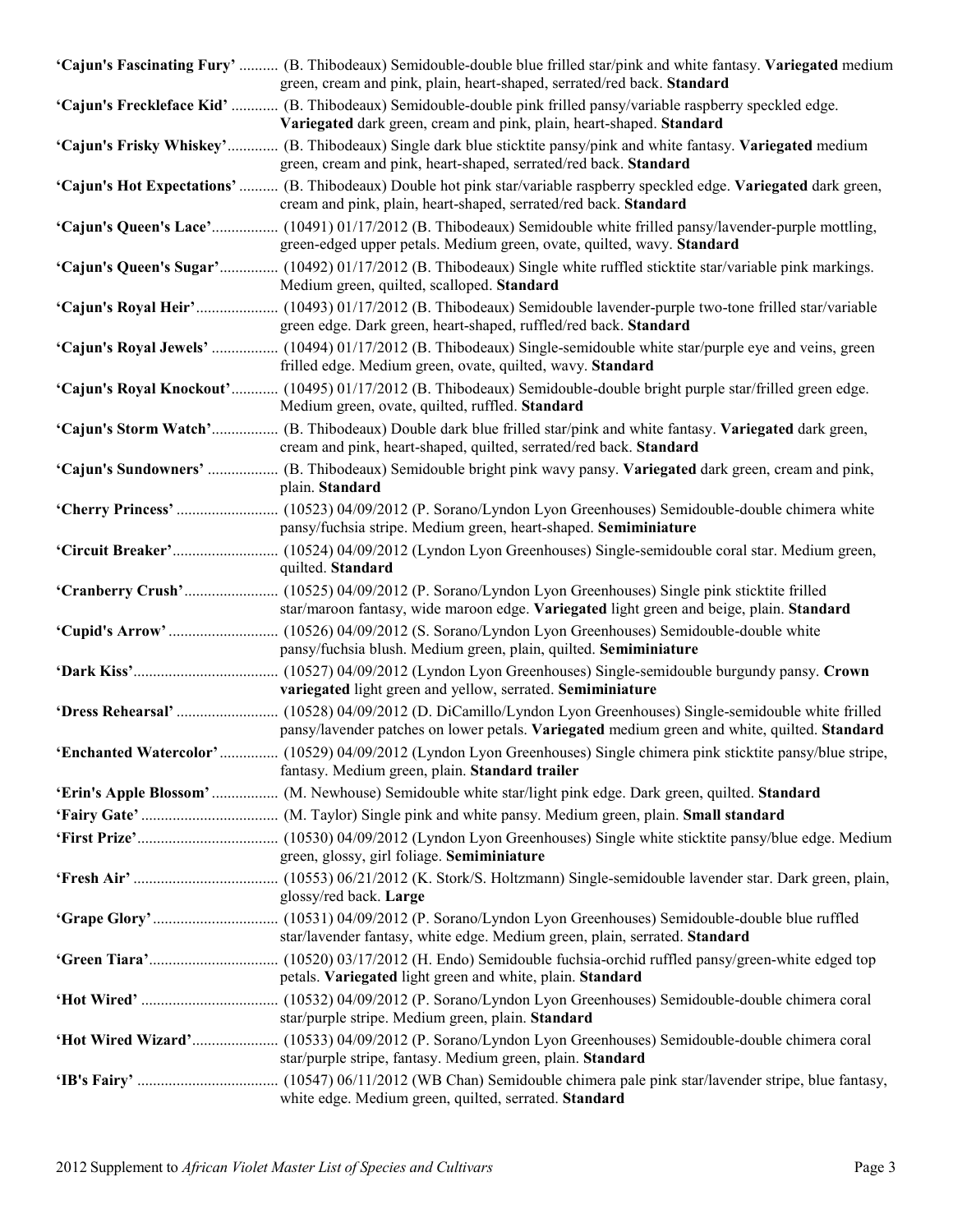| stripe. Light green, wavy. Standard                                           |
|-------------------------------------------------------------------------------|
| green, quilted. Standard                                                      |
| Medium green, plain. Standard                                                 |
| light blue fantasy. Crown variegated medium green, white and yellow. Standard |
| edge. Medium green, heart-shaped. Standard                                    |
| edge. Light green, plain. Miniature                                           |
|                                                                               |
|                                                                               |
| green and gold. Miniature                                                     |
| green and yellow. Miniature                                                   |
| plain. Semiminiature                                                          |
| plain, pointed. Miniature                                                     |
| Miniature                                                                     |
| copper, plain. Semiminiature                                                  |
|                                                                               |
| Miniature                                                                     |
| green, plain. Semiminiature                                                   |
| Semiminiature                                                                 |
| plain, pointed. Semiminiature                                                 |
|                                                                               |
|                                                                               |
| plain. Semiminiature                                                          |
| plain. Semiminiature                                                          |
| medium green and cream. Semiminiature                                         |
| medium green and gold. Semiminiature                                          |
| Semiminiature                                                                 |
|                                                                               |
|                                                                               |
| green, plain. Semiminiature                                                   |
|                                                                               |
| green and gold, plain. Semiminiature                                          |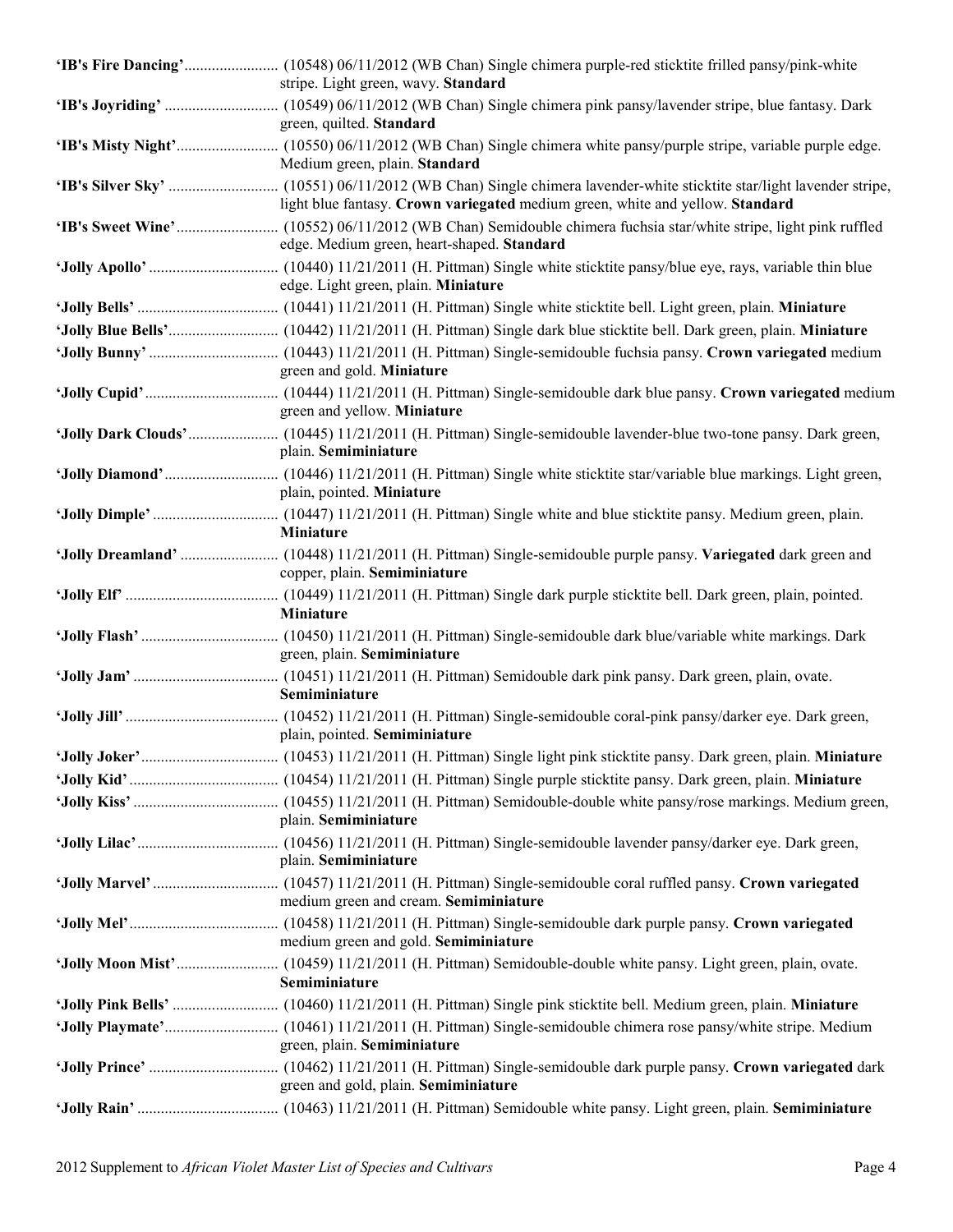| Semiminiature                                                                                                                                                          |
|------------------------------------------------------------------------------------------------------------------------------------------------------------------------|
| pointed. Semiminiature                                                                                                                                                 |
| green, plain. Semiminiature                                                                                                                                            |
| 'Ko's Double Temptation' (S. Ko) Semidouble chimera pink star/streaked mauve stripe, mauve band, white edge. Medium<br>green, quilted. Standard                        |
|                                                                                                                                                                        |
| Variegated medium green and white, ruffled. Standard                                                                                                                   |
| 'Ko's Mykonos Romance'  (S. Ko) Semidouble chimera white frilled pansy/blue stripe. Variegated medium green and white,<br>glossy, ruffled. Standard                    |
| 'Ko's Summer Berries'  (S. Ko) Single chimera mauve sticktite pansy/light blue stripe, blue fantasy, dark raspberry band.<br>Medium green, plain. Standard             |
| 'Ko's Watercolor Splashes' (S. Ko) Single chimera lavender-pink fluted sticktite star/lavender stripe, white eye, blue fantasy.<br>Medium green, plain. Standard       |
|                                                                                                                                                                        |
| and ivory. Small standard                                                                                                                                              |
| green and ivory, quilted, wavy. Small standard                                                                                                                         |
| standard                                                                                                                                                               |
| Medium-dark green, quilted. Semiminiature                                                                                                                              |
| ivory, wavy. Small standard                                                                                                                                            |
|                                                                                                                                                                        |
| dark pink frilled edge. Medium green, plain, quilted. Large                                                                                                            |
| pansy/pink edge. Dark green, quilted/red back. Standard                                                                                                                |
| 'LC's Raspberry Whisper' (10546) 05/31/2012 (L. Canning) Single chimera dark raspberry red sticktite pansy/white stripe.<br>Medium green, quilted, scalloped. Standard |
| blue patches. Variegated medium green and ivory, heart-shaped. Miniature                                                                                               |
| star/blue fantasy, white frilled edge. Dark green, plain, quilted. Large                                                                                               |
| stripe. Crown variegated medium green and yellow, plain. Semiminiature                                                                                                 |
| 'Mac's Belle of the Ball' (10496) 02/02/2012 (G. McDonald) Single coral-red sticktite pansy/blue fantasy. Medium green,<br>quilted, serrated. Miniature                |
| 'Mac's Brilliant Bauble'  (10497) 02/02/2012 (G. McDonald) Single-semidouble coral-red pansy. Medium green,<br>scalloped. Semiminiature                                |
| green, pointed. Semiminiature                                                                                                                                          |
| 'Mac's Coral Carillon' (10499) 02/02/2012 (G. McDonald) Single coral two-tone pansy. Mosaic variegated medium<br>green and yellow, plain. Miniature                    |
| <b>Miniature</b>                                                                                                                                                       |
| 'Mac's Freckle-faced Redhead'  (10501) 02/02/2012 (G. McDonald) Single-semidouble coral-red two-tone pansy. Mosaic<br>variegated dark green and white. Standard        |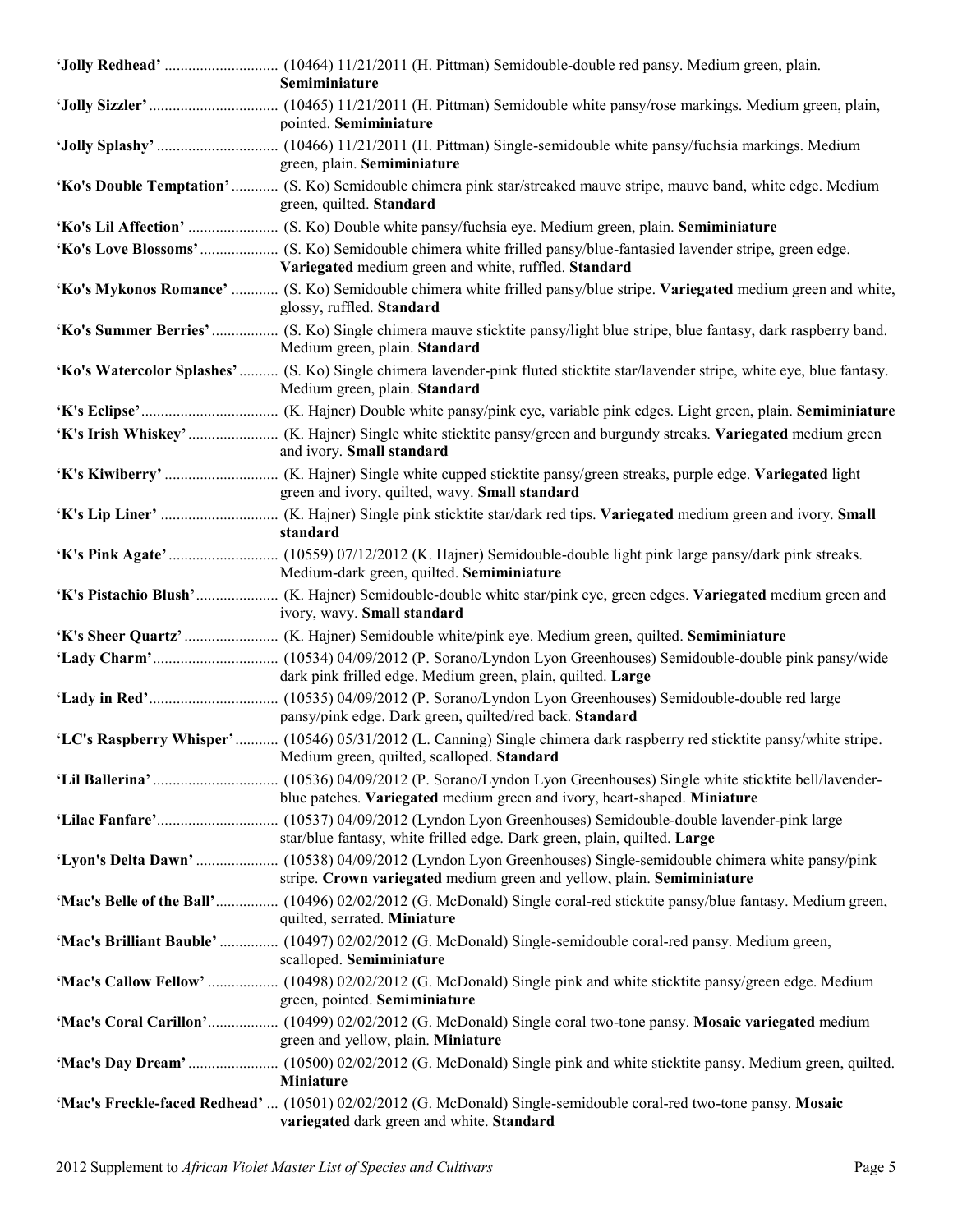| 'Mac's John Calvin's Geneva'  (10502) 02/02/2012 (G. McDonald) Single coral-red sticktite pansy/blue fantasy, wide white<br>edge. Variegated dark green and white, quilted. Semiminiature |
|-------------------------------------------------------------------------------------------------------------------------------------------------------------------------------------------|
| 'Mac's Kup o' Kindness'  (10503) 02/02/2012 (G. McDonald) Single fuchsia sticktite pansy/pink fantasy. Medium green,<br>pointed. Miniature                                                |
| 'Mac's Little Boy Blue' (10504) 02/02/2012 (G. McDonald) Single blue-purple sticktite pansy/white eye. Medium green,<br>plain. Miniature                                                  |
| Semiminiature                                                                                                                                                                             |
| and tan, ovate, hairy, serrated. Miniature                                                                                                                                                |
| 'Mac's Pizzicato Paradise'  (10507) 02/02/2012 (G. McDonald) Single red sticktite pansy/blue fantasy. Variegated medium<br>green and white, heavily scalloped, girl foliage. Miniature    |
| <b>Miniature</b>                                                                                                                                                                          |
| 'Mac's Ring Around the Rosie' (10509) 02/02/2012 (G. McDonald) Single pink sticktite pansy/raspberry edge. Medium green,<br>serrated. Semiminiature                                       |
| medium green and yellow, pointed, serrated. Semiminiature                                                                                                                                 |
| 'Mac's Searing Stinger'  (10511) 02/02/2012 (G. McDonald) Single red wasp. Variegated medium green and white,<br>spooned, pointed/variable bustle back. Miniature                         |
| 'Mac's Sentimental Scarlet'  (10512) 02/02/2012 (G. McDonald) Semidouble coral-red pansy. Medium green, pointed,<br>serrated. Semiminiature                                               |
| 'Mac's Stellar Supernova' (10513) 02/02/2012 (G. McDonald) Double white/pink and yellow blush. Medium green, plain.<br>Semiminiature                                                      |
| 'Mac's Sweet Serenity'  (10514) 02/02/2012 (G. McDonald) Single coral-red sticktite pansy. Medium green, ovate.<br>Miniature                                                              |
| 'Mac's Walkabout Uluru'  (10515) 02/02/2012 (G. McDonald) Single-semidouble pink pansy. Crown variegated medium<br>green, white, and pink, clackamas. Miniature                           |
| 'Mac's West Wind Whispering' (10516) 02/02/2012 (G. McDonald) Single-semidouble white pansy/pink patches. Medium green,<br>quilted. Miniature                                             |
| 'Mac's You Ain't Been Blue' (10517) 02/02/2012 (G. McDonald) Double medium blue frilled. Medium green, quilted.<br>Semiminiature                                                          |
| frilled pansy/coral and pink fantasy. Dark green, quilted, serrated/red back. Large                                                                                                       |
| Semiminiature                                                                                                                                                                             |
|                                                                                                                                                                                           |
|                                                                                                                                                                                           |
| Variegated medium green and cream. Standard                                                                                                                                               |
| green, heart-shaped, quilted/red back. Semiminiature                                                                                                                                      |
| stripe. Medium green, plain. Standard                                                                                                                                                     |
| fantasy. Dark green, plain, quilted. Large                                                                                                                                                |
| girl foliage. Miniature                                                                                                                                                                   |
| back. Standard                                                                                                                                                                            |
| scalloped. Standard                                                                                                                                                                       |